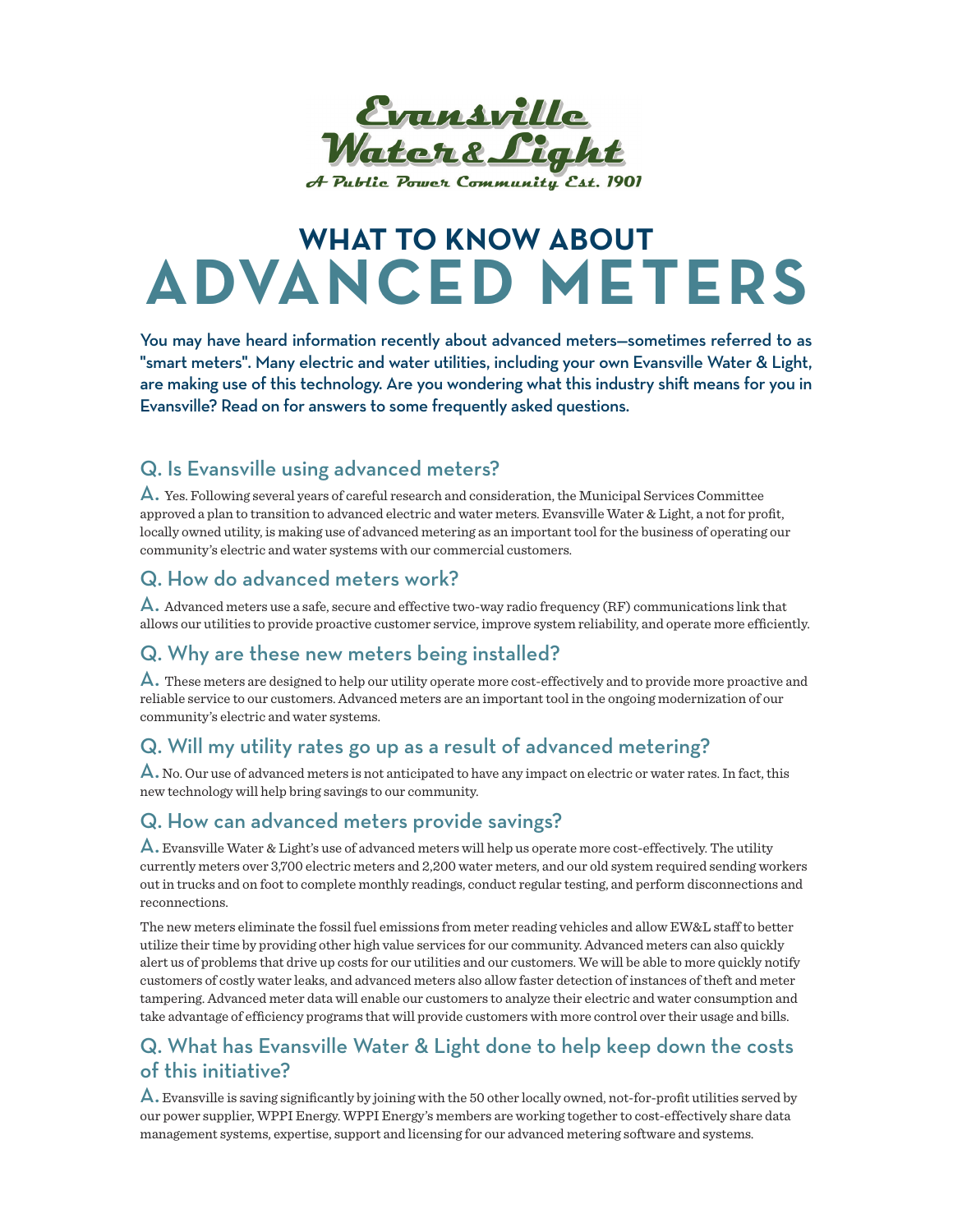

# Q. How will advanced meters improve my utility service?

A. Advanced metering will enable our staff to provide proactive customer service. Advanced metering allows faster detection of service related problems such as electric outages, power quality issues, water leaks, and potential sources of water cross-contamination. Transitioning to the new meters also helps ensure that our electric and water systems will stay in good working order for the years to come.

# Q. Will my privacy be compromised?

 $\mathsf{\Delta}.$  No. As always, our utilities take seriously our obligation to protect your privacy. That will not change with the use of advanced meters.

#### Q. What assurance do I have that my privacy is protected?

A. Wisconsin Utilities are required to strictly protect customer usage and billing information, and Evansville Water & Light works constantly to safeguard this data.

## Q. Will the advanced meter make it possible to know what I'm doing inside my home?

 $\bigwedge$ . No. The only information collected by an advanced meter is how much energy and water is consumed based on time of day, not how the energy or water is used. Simply put, the information collected by an advanced meter will be used for the same purpose as the data from the old meters: measuring consumption and preparing a bill. The information we receive can be used to let us know if something is running when it shouldn't be and assists in solving high bill concerns for customers. In the case of water, we can tell if you have a leak if water is running continuously for 24 hours. That saves the customer on water and sewer charges.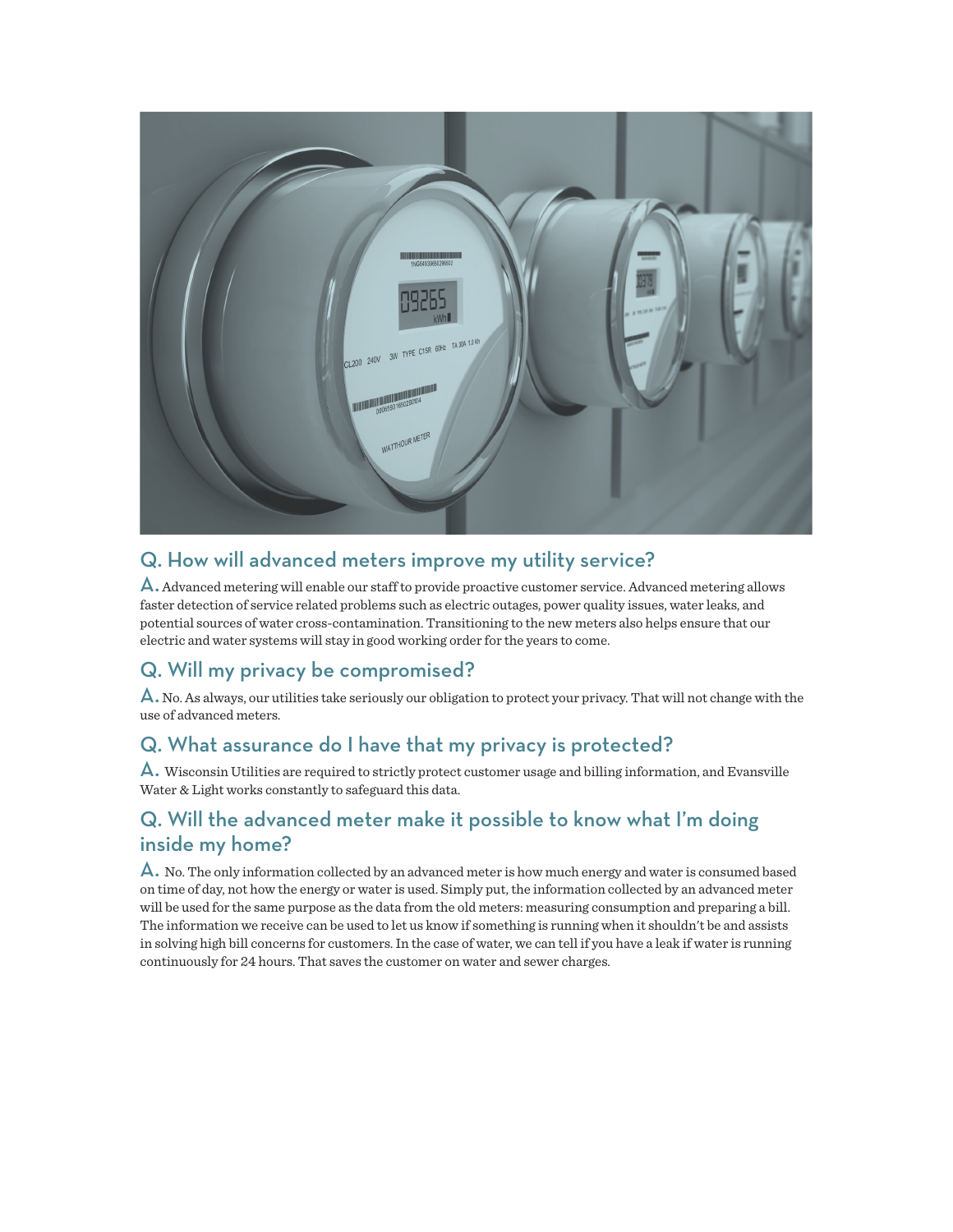# Q. Are advanced meters safe?

A. Yes. While advanced meters have become the subject of considerable attention for their use of low-level RF, indepth review of the scientific literature by the World Health Organization (WHO) confirmed that the small amount of RF energy produced by smart meters is not harmful to human health.<sup>1</sup>

In the US, the Federal Communications Commission establishes the requirements for use of the RF spectrum and acceptable exposure limits for the public. Evansville Water & Light's advanced meters, which are manufactured by Elster, comply with and are far below these requirements, as well as international requirements set by global bodies.

Evansville Water & Light takes your health and safety seriously and would never install equipment that would jeopardize the safety and well-being of our customers. Our relationship with you is Evansville Water & Light's top priority.

#### Q. How significant is the RF signal from an advanced meter?

 $\mathsf A.$  The low level of RF emissions associated with advanced meters is far smaller than that of other common household items.2 In fact, everyday devices such as cellular phones and microwave ovens typically cause far greater RF exposure than advanced meters.<sup>3</sup> In terms of RF output, Evansville Water & Light's advanced meters typically compare as follows to other common household wireless devices:4



Furthermore, RF exposure decreases with distance from the device. Evansville Water & Light's advanced meters are typically installed on the exterior of a building, whereas much higher-emitting devices such as microwaves and mobile phones are often operated a few inches or a few feet from the user. In addition, while other common household devices emit RF signals far more frequently, or even constantly, *Evansville Water & Light's advanced meters typically will only transmit a signal every four hours, and each transmission lasts for approximately 1.5 seconds.*

3 Richard A. Tell, Richard Tell Associates, Inc. (April 6, 2005).

<sup>1</sup> World Health Organization. http://www.who.int/peh-emf/about/WhatisEMF/en/index1.html.

<sup>2</sup> Environmental Defense Fund. http://www.who.int/peh-emf/about/WhatisEMF/en/index1.html.

<sup>4</sup> Based on FCC 47CFR1 . 1310, which averages exposure over 30 minutes of usage. Comparative data provided by Elster.